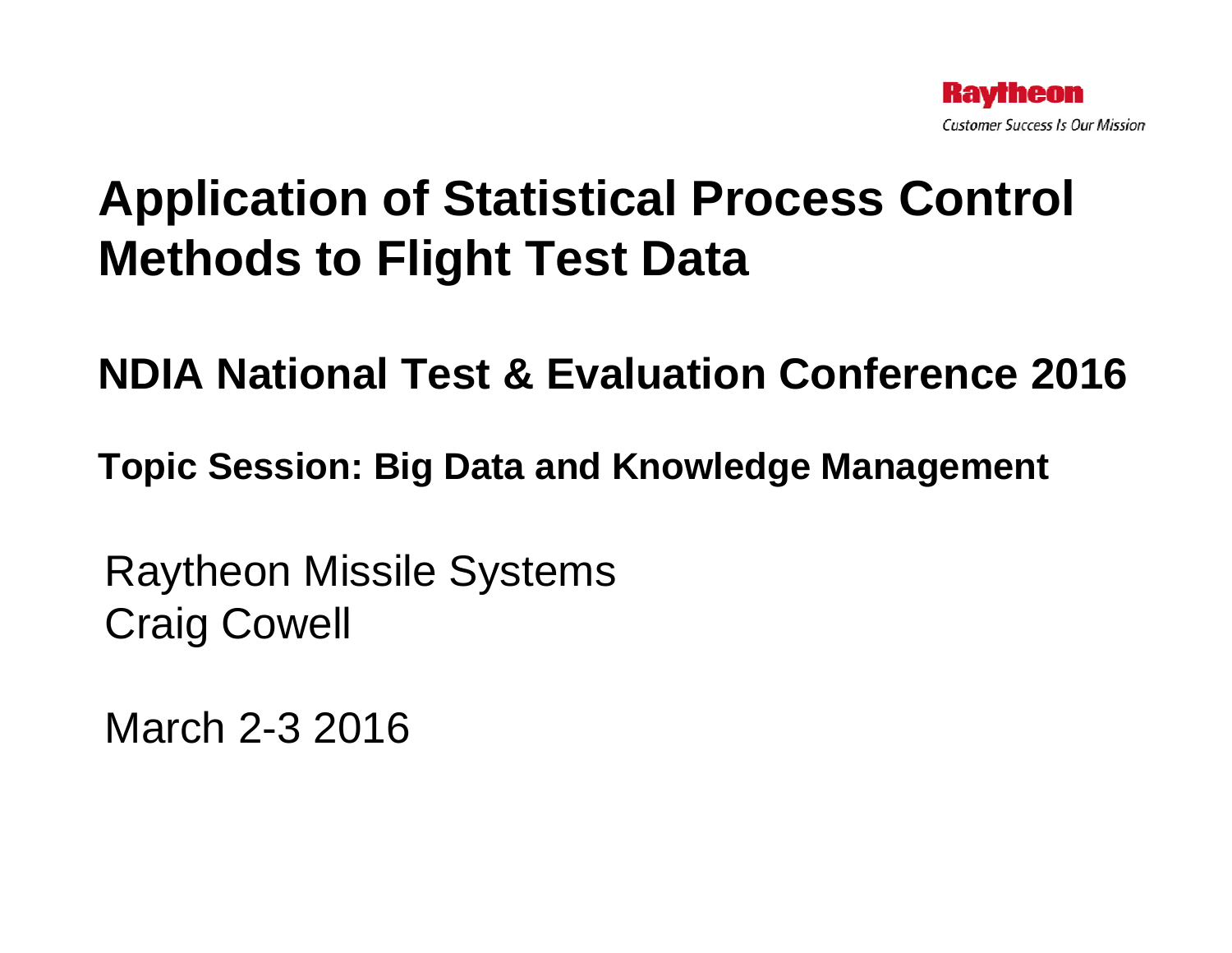

### **Agenda**

- Problem Statement
- **Proposed Solutions**
- Simple Examples
- **Summary**
- Questions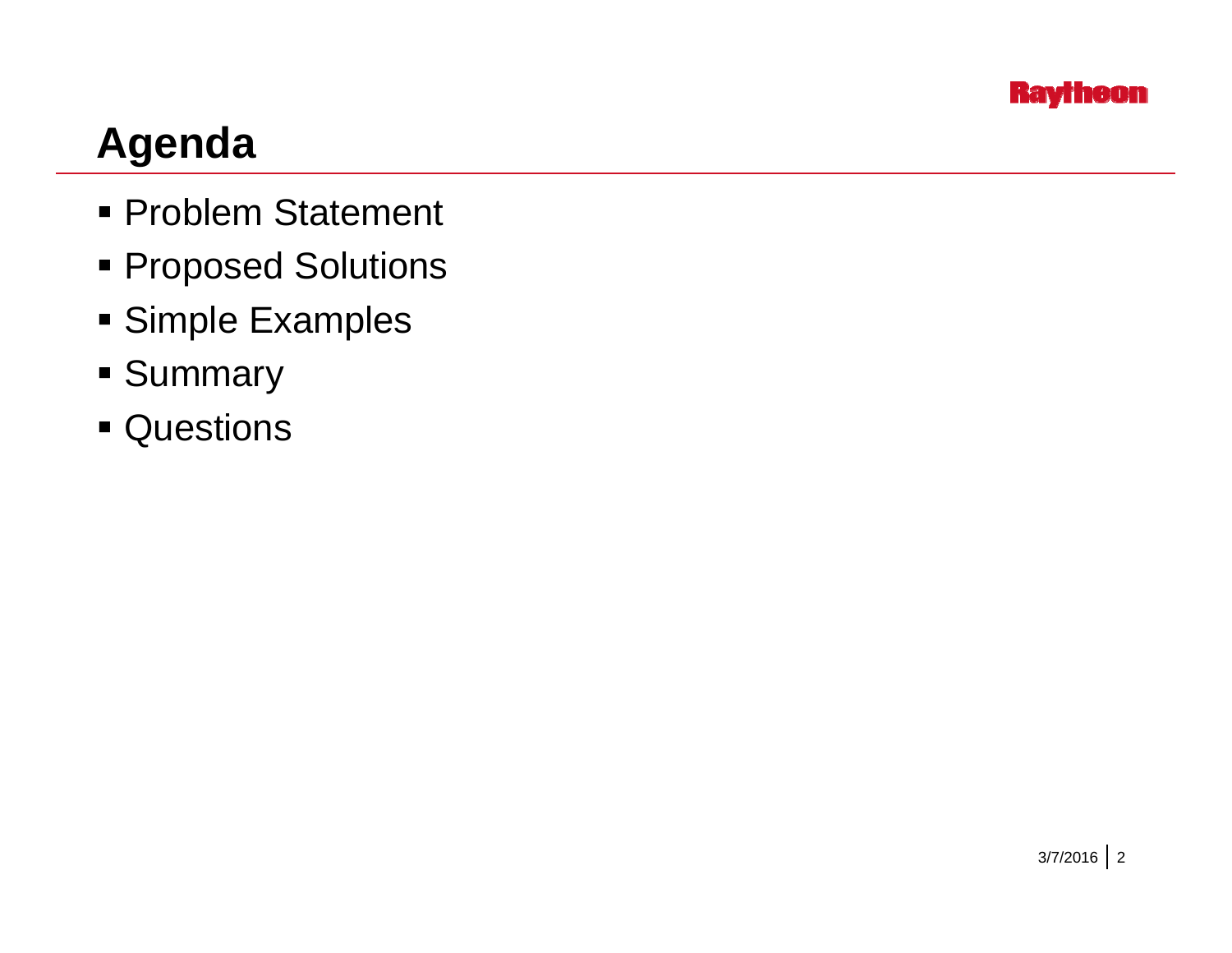### **Problem Statement**

- $\blacksquare$  In the world of test and evaluation there continues to be the desire for more data and with the evolution of telemetry systems more raw data is available to the analyst than ever before
- However all that data comes with a price
	- How do we process and evaluate it all?
	- How can we look at the data in different ways to get valuable information (data mining or reusing data)?
- Secondary Problem
	- A secondary problem we deal with is with the loss of our knowledge base or limited knowledge base
	- The analysis tools we develop need to be robust enough to depend less on personnel system knowledge

What is the solution to improve how we accurately process and **evaluate enormous amounts data and get more out of our data?**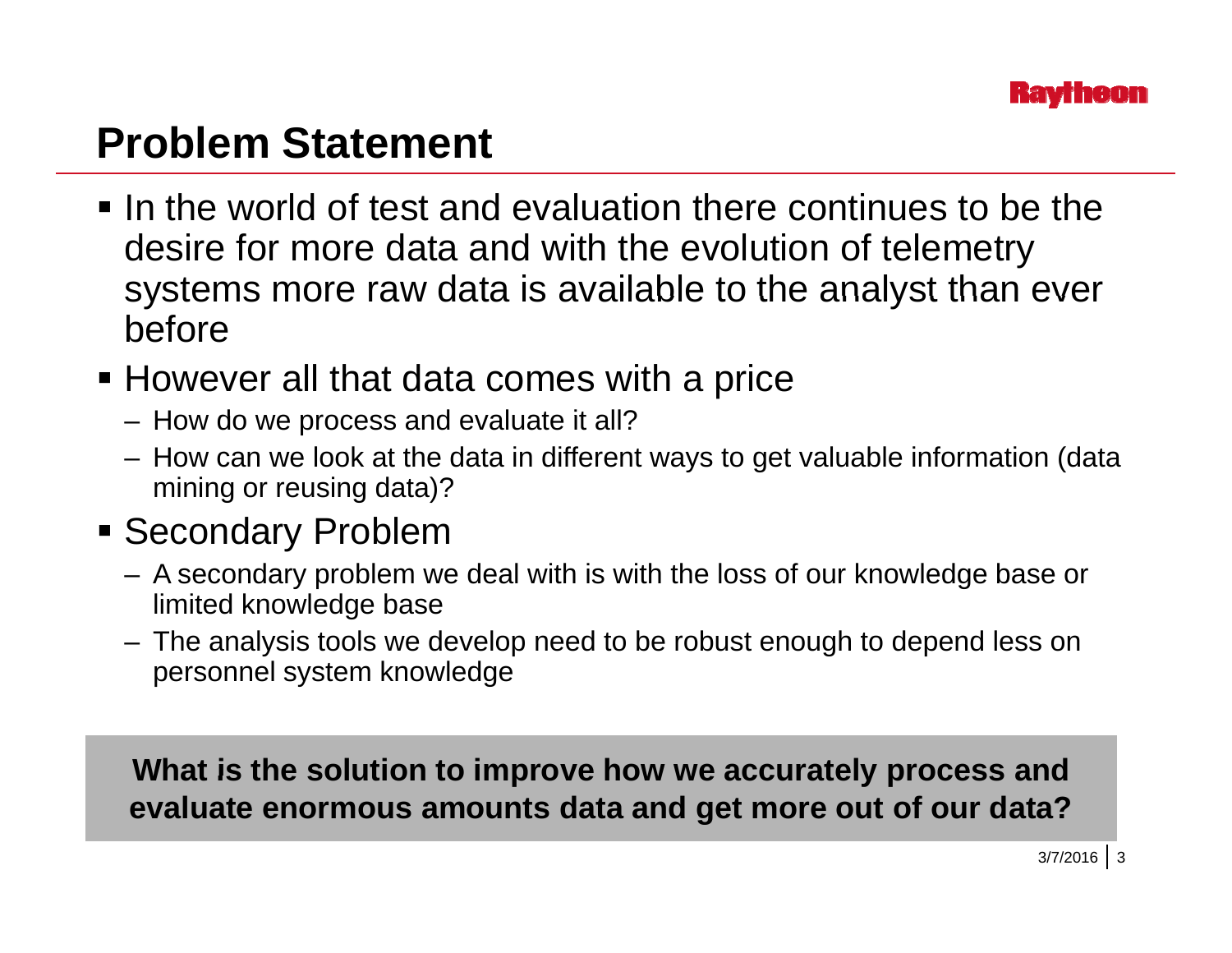## **Proposed Solution**

- In our factories we have developed acceptance tests and analysis tools that help us evaluate if the hardware meets requirements (pass or fail) or if there are process controls that are indicating a change in the design margin, assembly issues or even test equipment issues (data mining and data reuse)
- Why can't those same principles be applied to test and evaluation (flight test) data?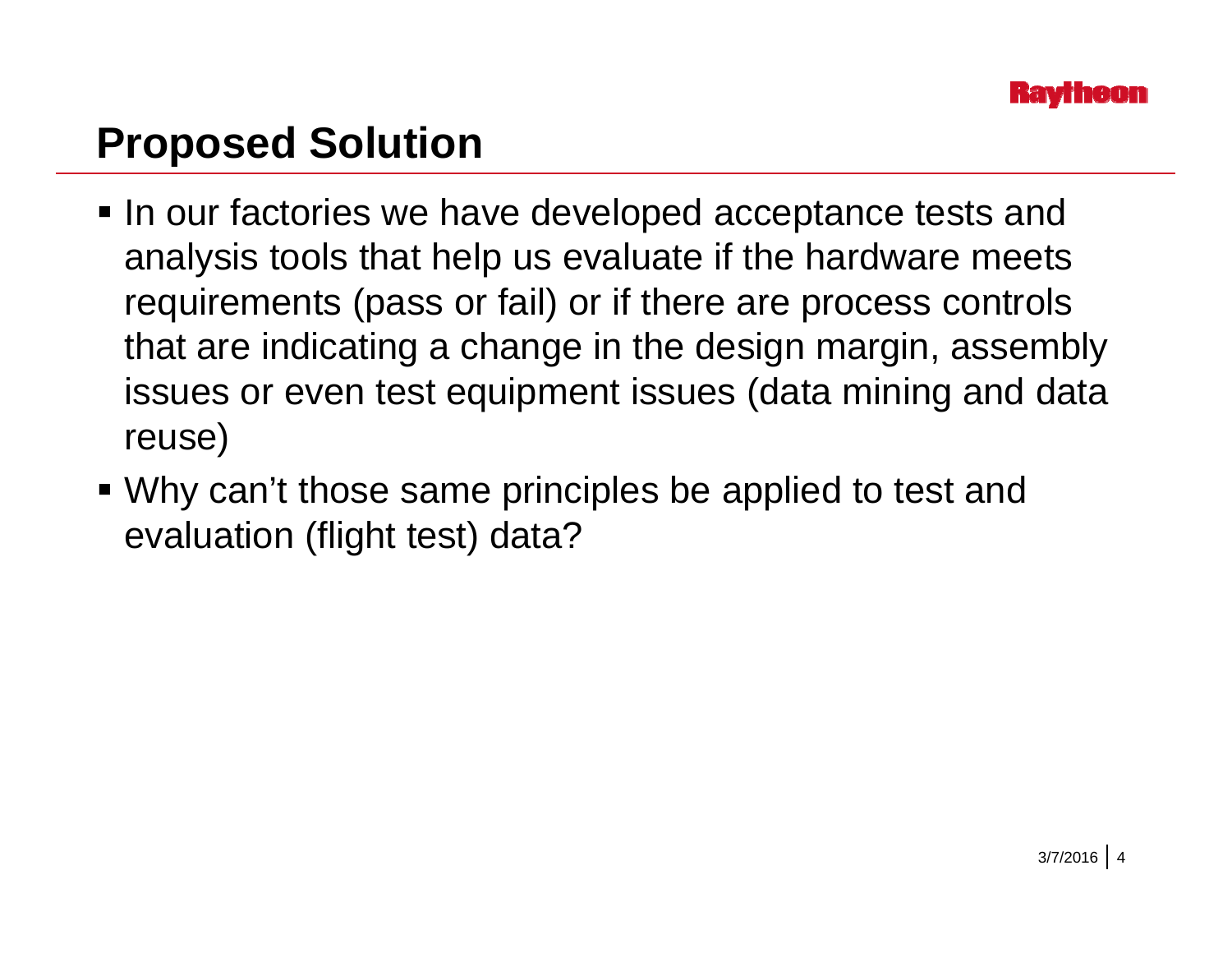# **Assumptions**

- For this discussion data is categorized into these types:
	- Analog data: voltages, current etc.
	- Discrete data: logic states
	- Dynamic digital data: data dependent on random or complex inputs
- For this discussion the proposed solution will be limited to Analog and Discrete data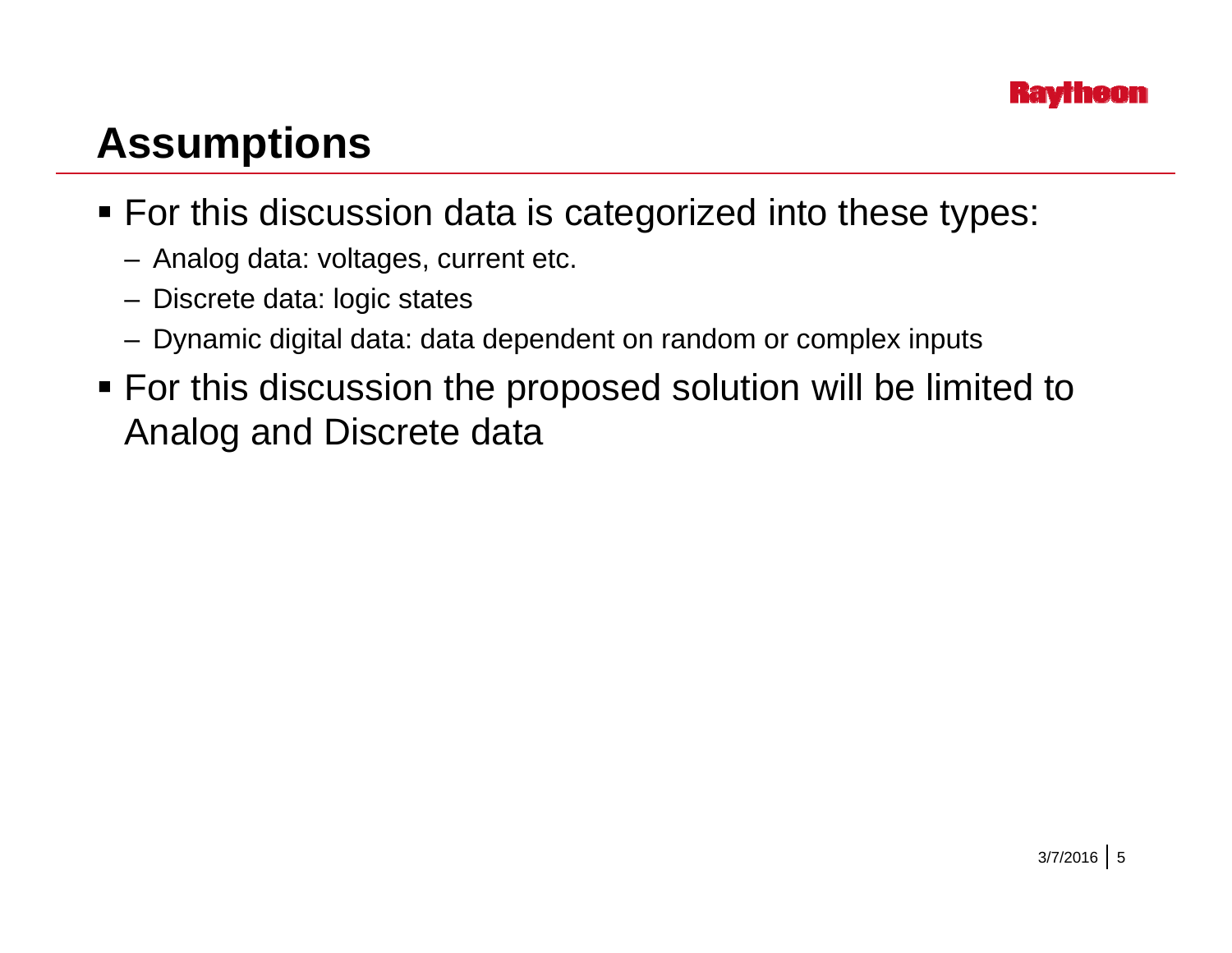# **Application of Pass/Fail Criteria**

- **In production an acceptance test typically measures an**  $\blacksquare$ output and compares it to a pass/fail limit defined by a requirements document
- Typically the measurement is one dimensional (magnitude or time )



| Test 123456 |                  |                 |      |            |            |
|-------------|------------------|-----------------|------|------------|------------|
|             |                  |                 |      |            |            |
| Pcode       | <b>Test Name</b> | Measurement IUL | I LL | Unit       | lPass/Fail |
|             | 10001 Voltage A  | 30.2            | 34   | 26 Voltage | Pass       |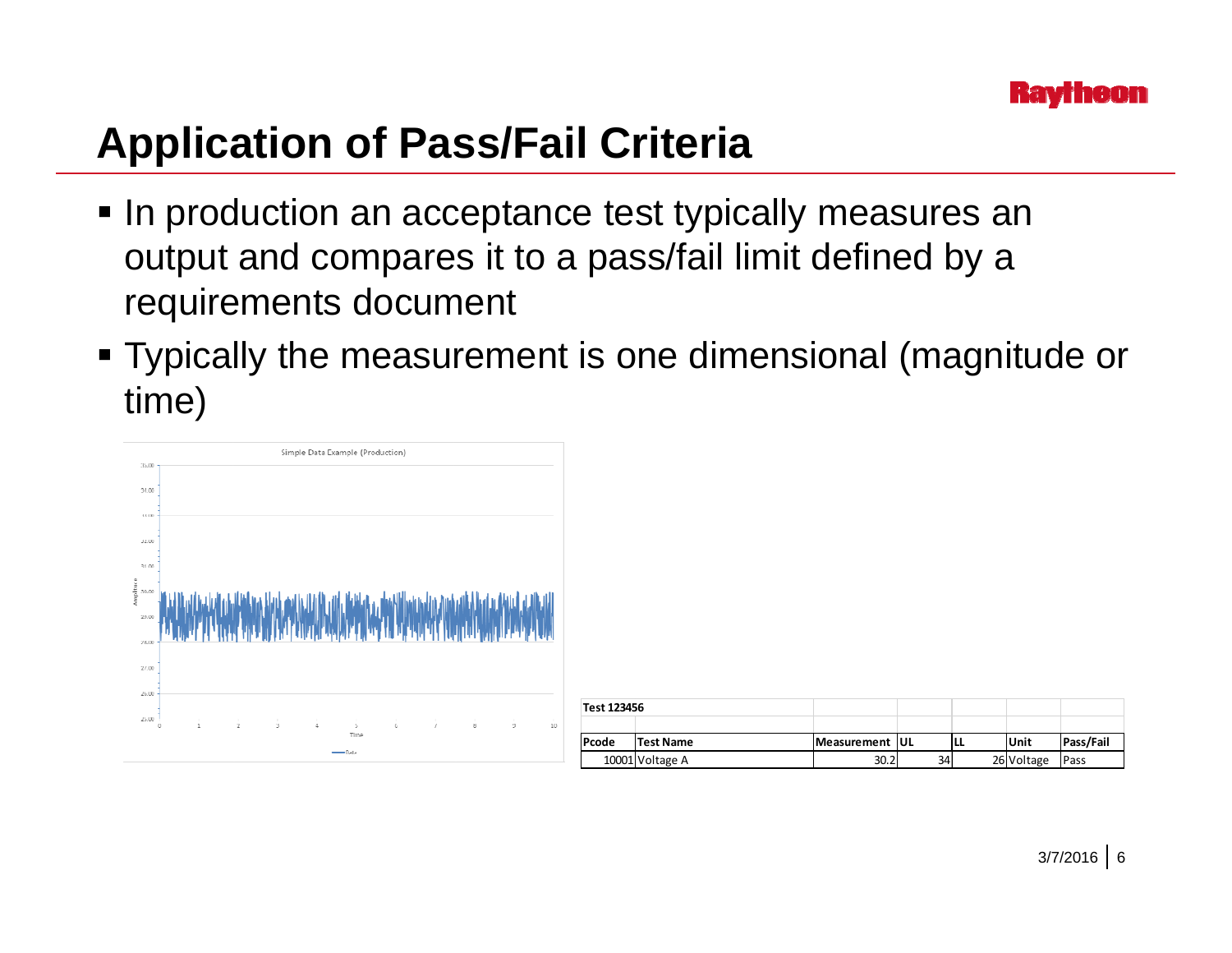# **Application of Pass/Fail (Flight Test)**

- **The same simple solution can be applied to flight test data**
- Pass/Fail criteria can be applied to many of the analog and discrete data outputs
- One added feature of flight test data not often evaluated in production are the times in which certain events occur *i.e.* one shot events (battery power and squibbing events) and logic timed events
- Typically these events are defined/specified in an Interface Control Document (ICD)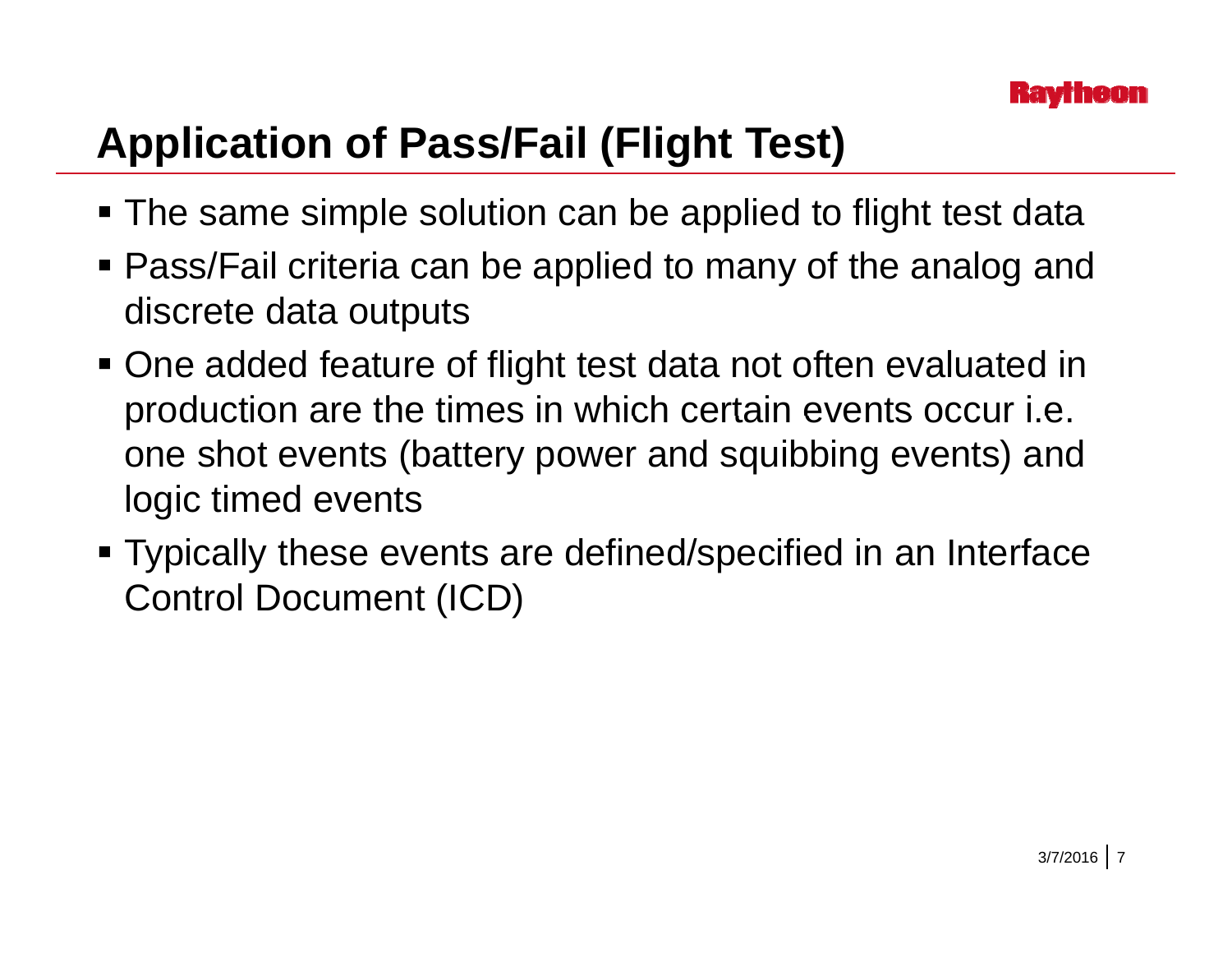# **Simple Example (Amplitude Only)**

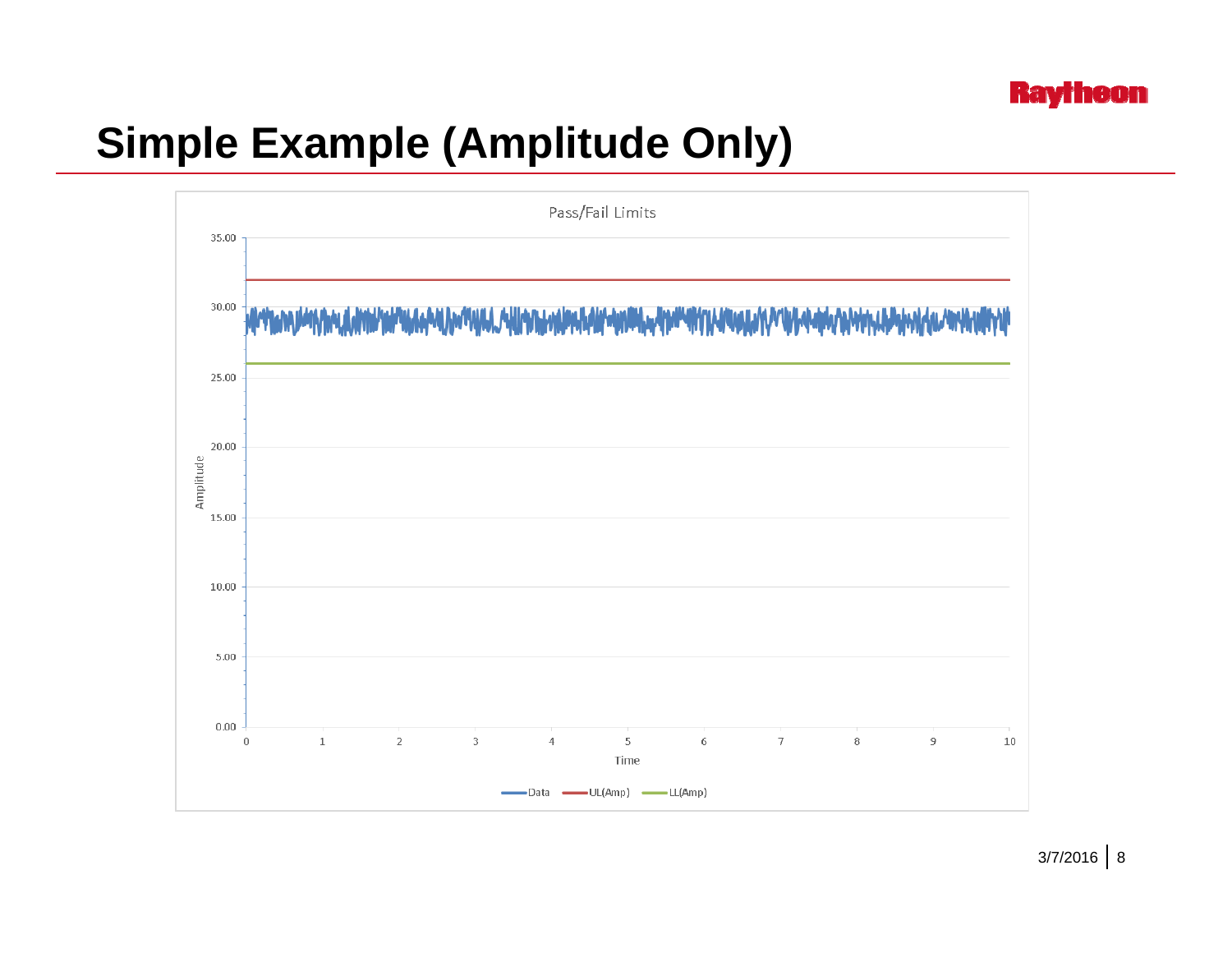

## **Simple Example (Amplitude and Time)**

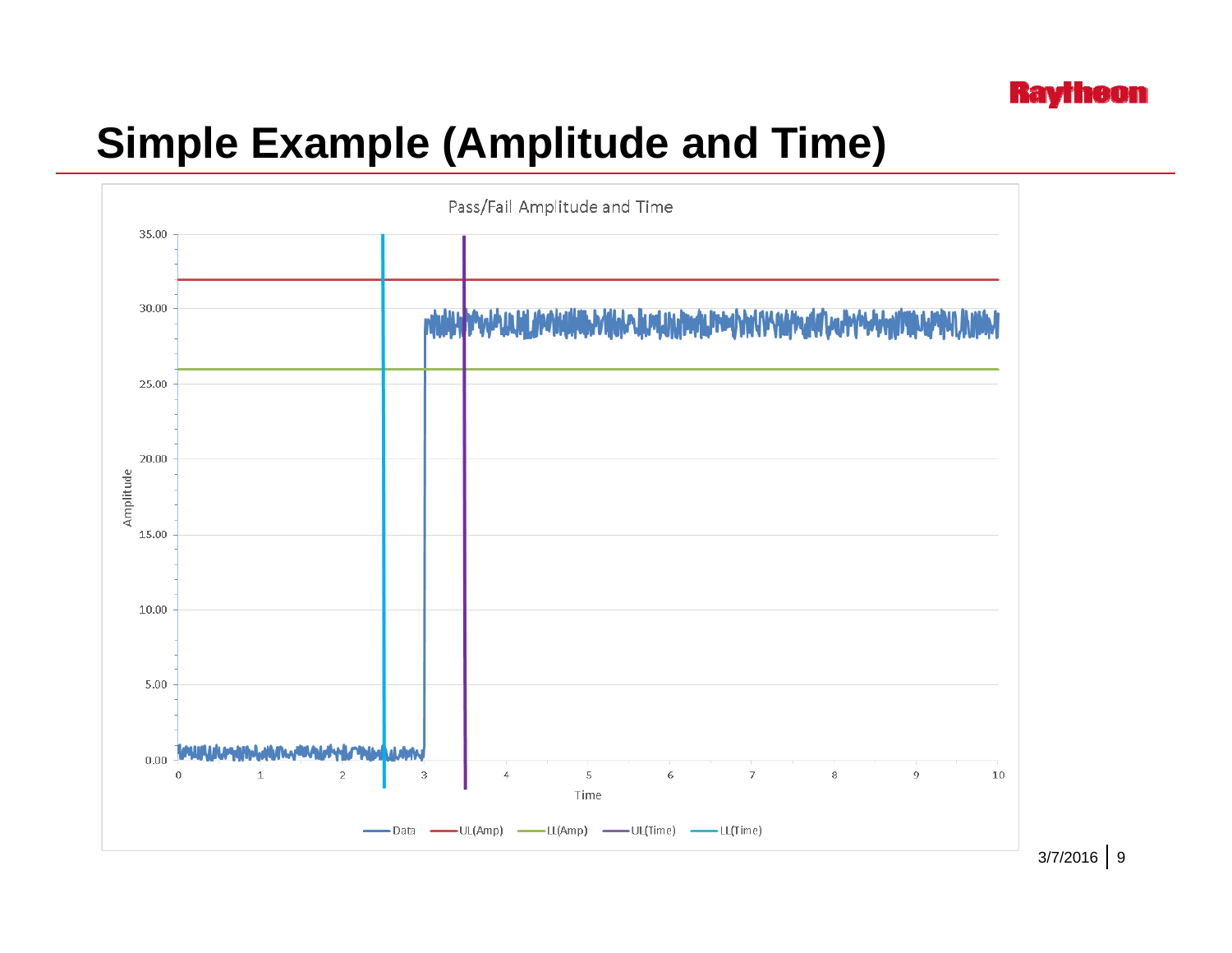#### **Raytheon**

## **Simple Example with Amplitude Anomaly**

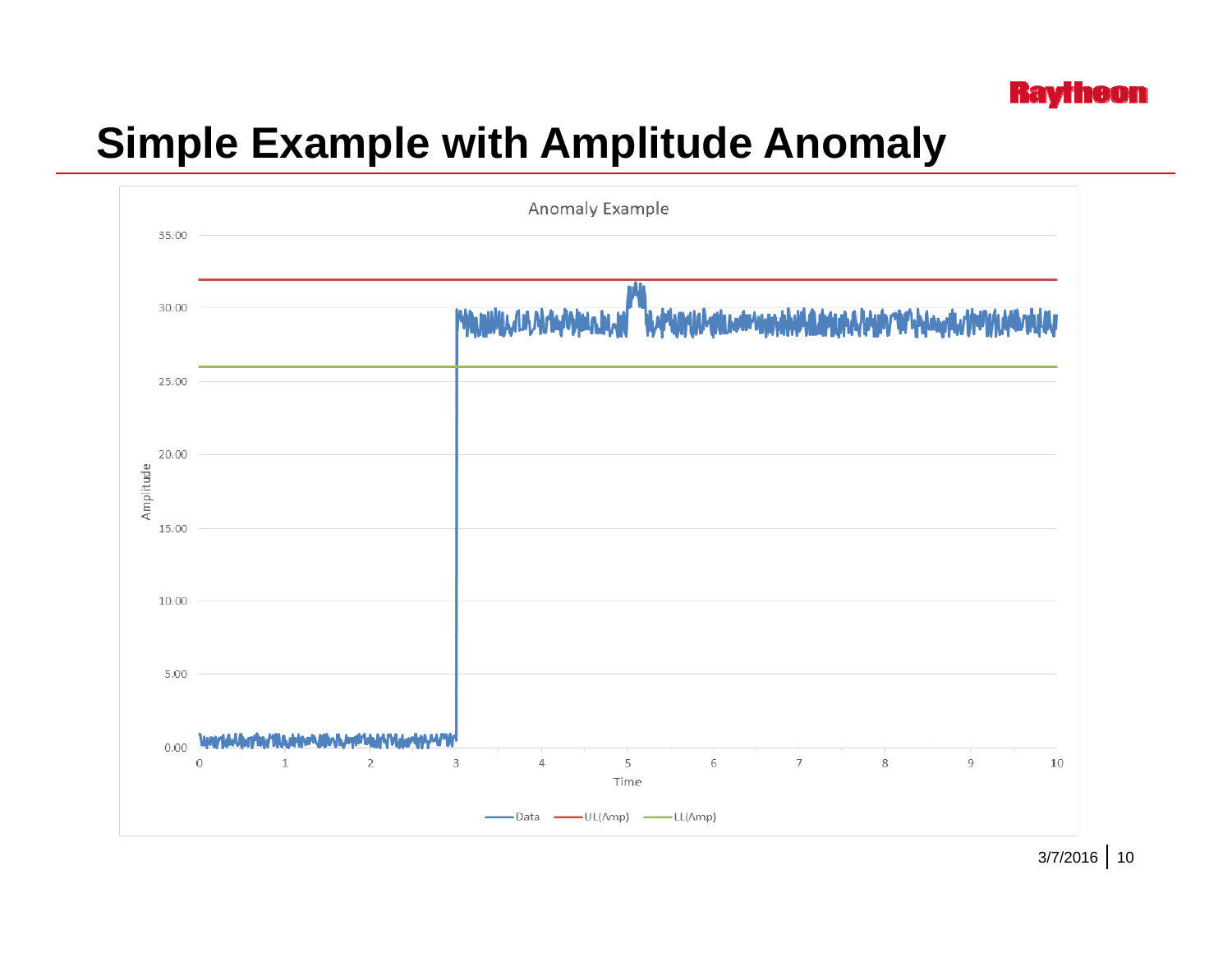

#### **Simple Anomaly Example with Guard Limits**

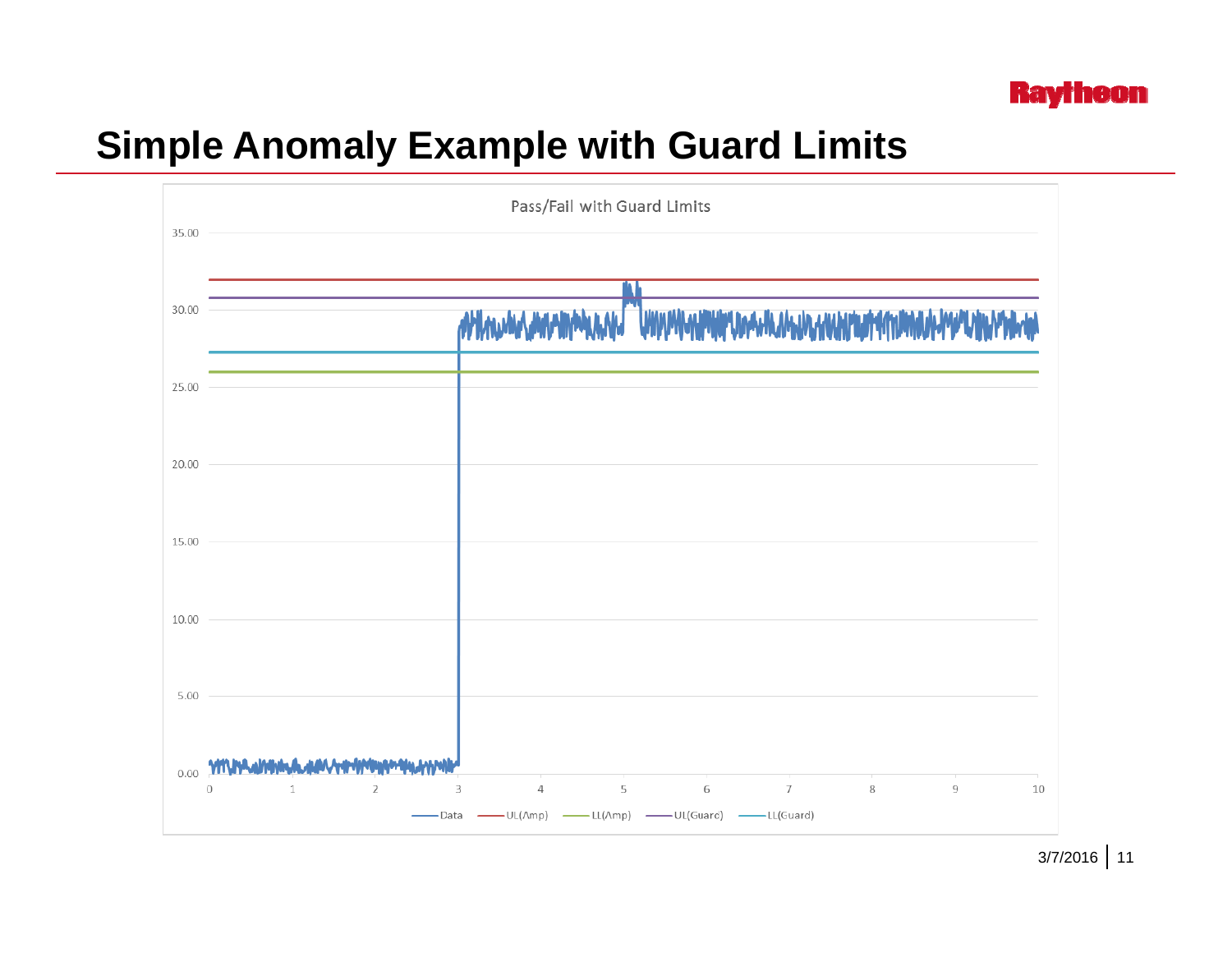# **Pass/Fail Summarized Report**

- The automated analysis tool reports a simple pass/fail for the Telemetry variables analyzed
- The analyst can then direct his/her immediate attention to those variables to verify the failure or anomaly.
- Time is saved in not looking through hundreds of TM plots visually verifying performance
- Limits are derived from production limits or specification (accounting for error of measurement device)
- Guard limits can be set based on historical data and or desired system margin

| <b>Test 123456</b> |                                      |                  |     |     |             |                |
|--------------------|--------------------------------------|------------------|-----|-----|-------------|----------------|
|                    |                                      |                  |     |     |             |                |
| Pcode              | <b>Test Name</b>                     | Measurement   UL |     | ILL | <b>Unit</b> | Pass/Fail      |
|                    | 10001 Main Battery Voltage           | 30.2             | 34  |     | 26 Voltage  | Pass           |
|                    | 10002 Battery Activate Time          | 3.1              | 3.5 |     | 2.5 Seconds | Pass           |
|                    | 10003 Main Battery STDEV             | 0.6              | 1.5 |     | 1 Voltage   | Pass           |
|                    | 10004 Main Battery Voltage Overshoot | 32.5             | 32  |     | 28 Voltage  | $ ***$ Fail*** |

**Application of <sup>a</sup> simple Pass/Fail criteria provides for a quick look data assessment**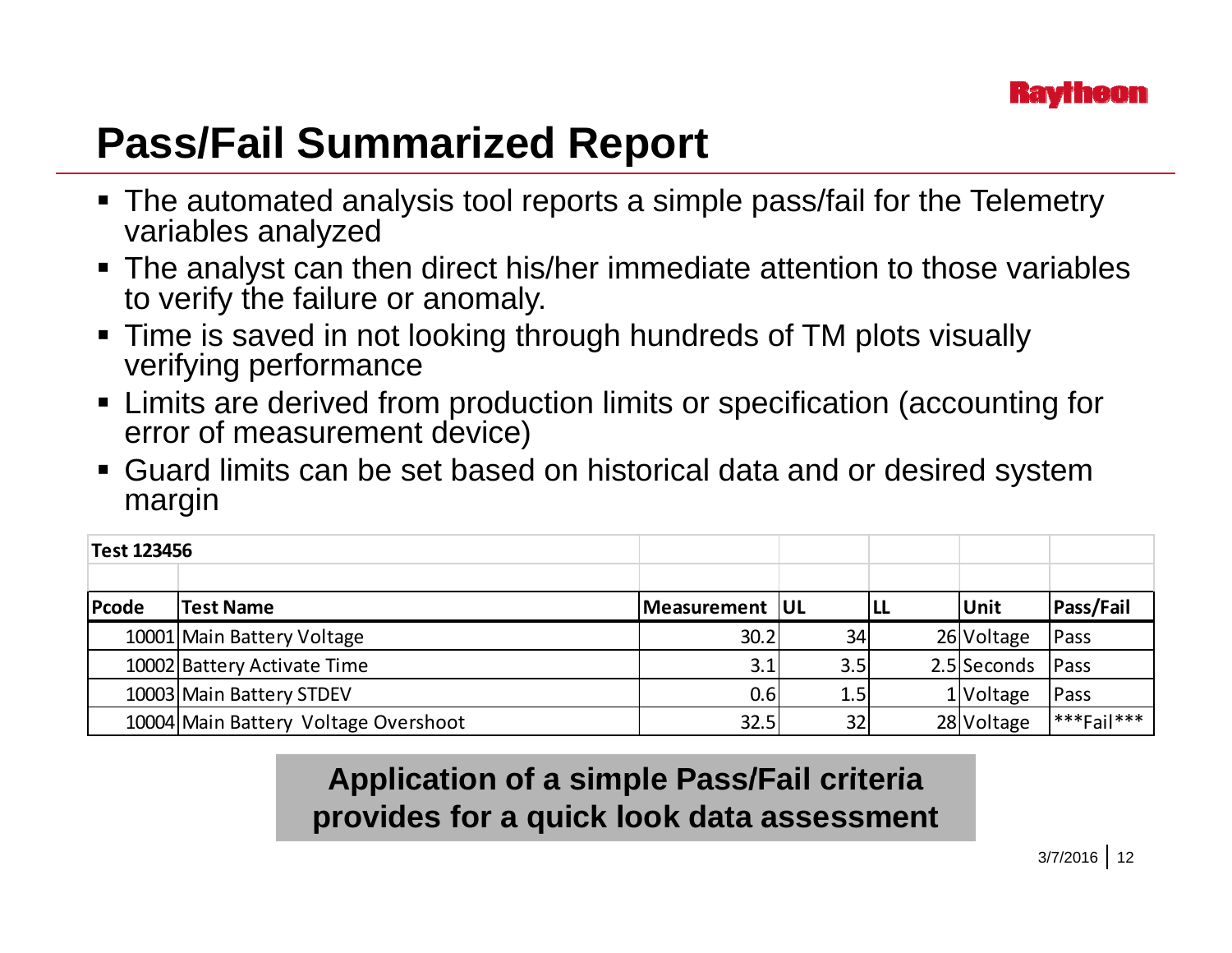# **Statistical Process Control (Production)**

- Statistical Process Control (SPC) is an industry standard typically applied or used in factories to measure process controls
- **Typical SPC tools or measures used are** 
	- Western Electric Company (WECO) Rules
	- First Pass Yield
	- Process capability index or process capability ratio (CP/CPK)
	- Pareto of Failin g Parameters
- **The various tools when applied to the data can give a quick** look assessment of test parameters over time.

#### **SPC allows you to evaluate system design margin over time by measuring data trends using historical data**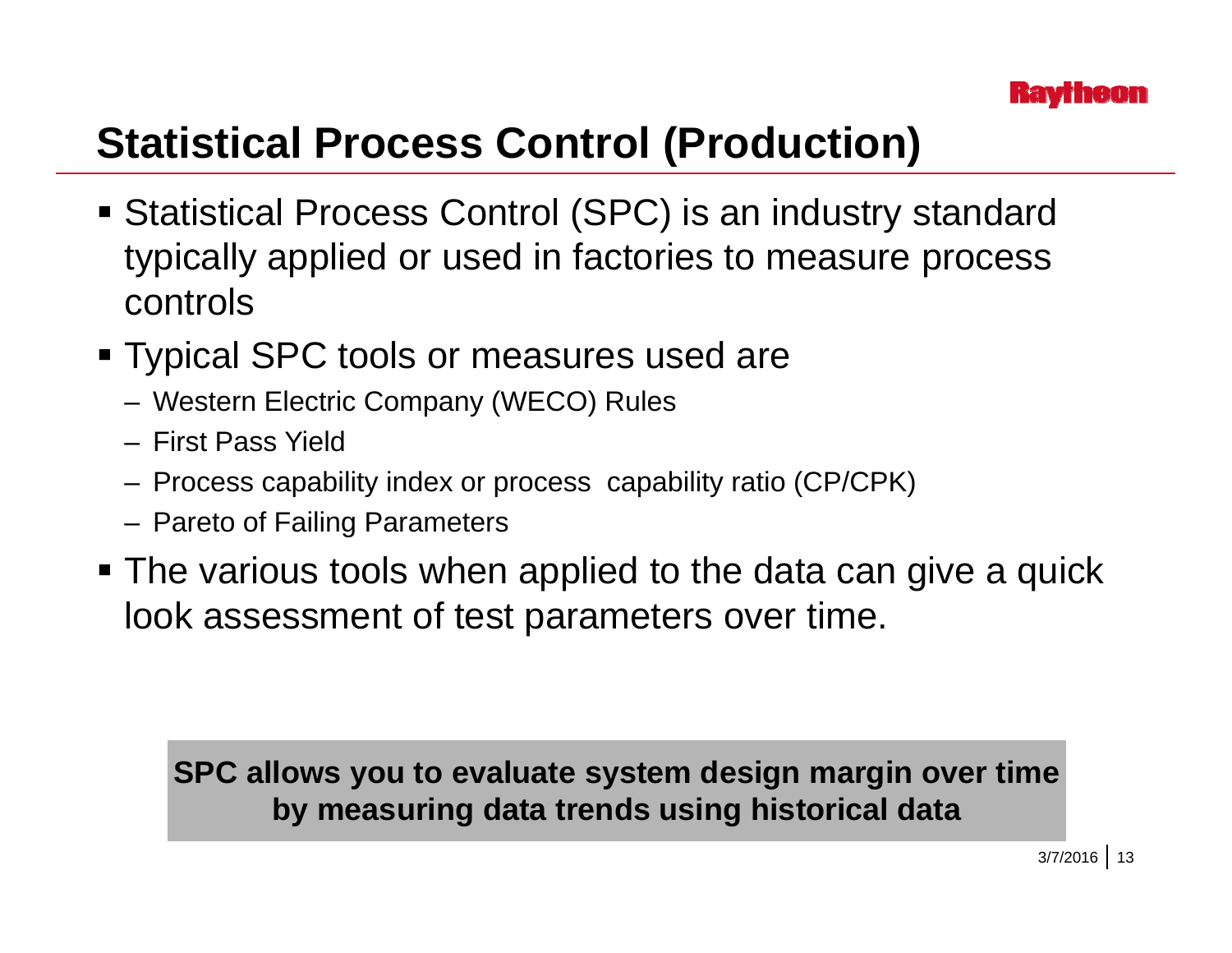

#### **SPC Tool Examples**

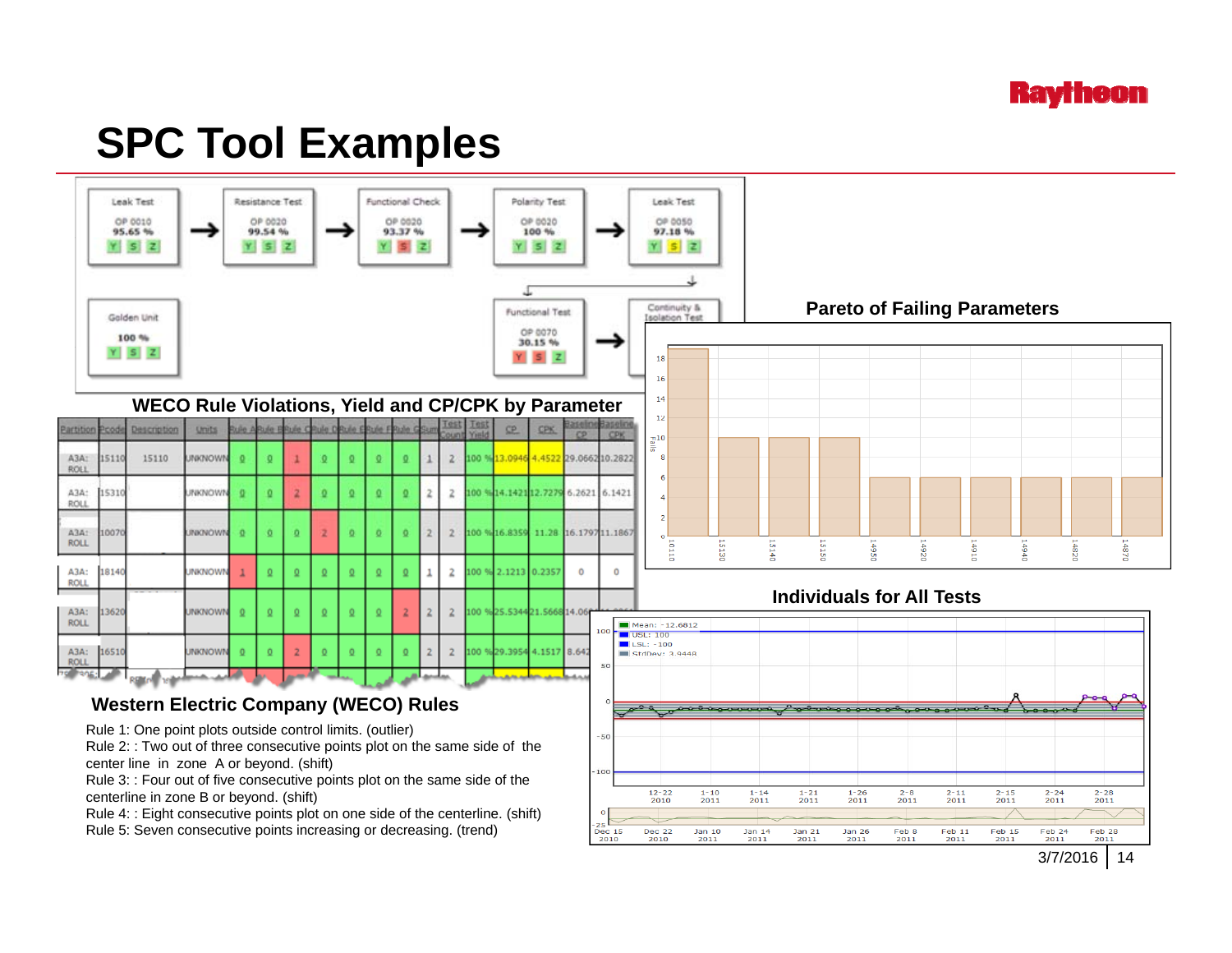### **Control Plots and Control Limits**

- In a control plot the individual test output or Pcode is plotted for every unit tested (or test flight)
- The upper and lower limit are shown (blue lines) along with the control limits (red lines) which are calculated based on the mean and standard deviation (mean+ /-3\*StdDev )

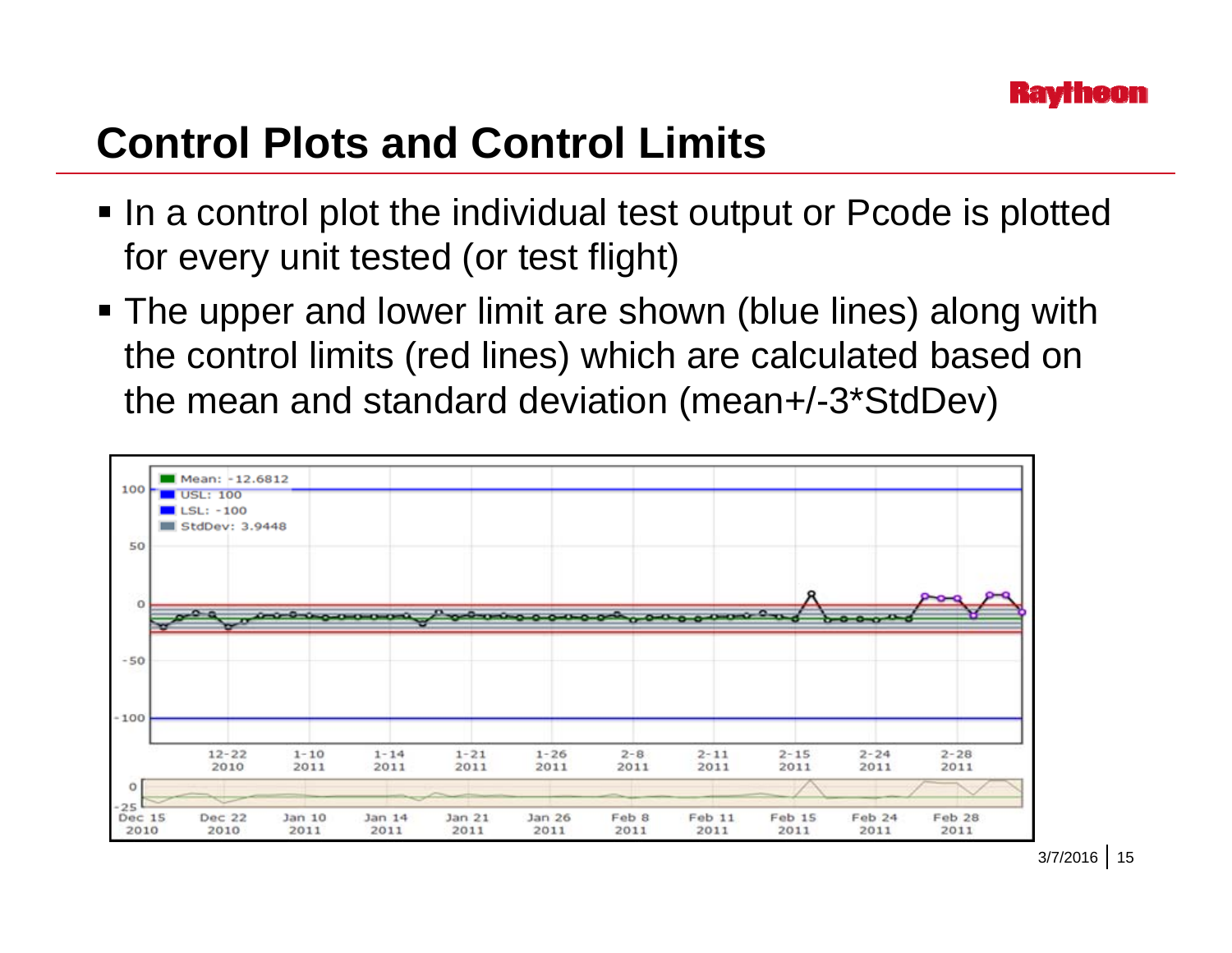## **WECO Rules Violations and Cpk**

- WECO Rules can be calculated and displayed in a simple stop light chart used to show violations of a defined rule set
- **Provides a quick look assessment of potential issues**
- Figure of Merit Cpk is a value which measures how close a process is running to its specification limits, relative to the natural variability of the process. The larger the index, the less likely it is that any item will be outside the specs.

#### Western Electric Company (WECO) Rules

Rule 1: One point plots outside control limits. (outlier)

Rule 2:: Two out of three consecutive points plot on the same side of the center line in zone A or beyond. (shift)

Rule 3: : Four out of five consecutive points plot on the same side of the centerline in zone B or beyond. (shift)

Rule 4: : Eight consecutive points plot on one side of the centerline. (shift) Rule 5: Seven consecutive points increasing or decreasing. (trend)

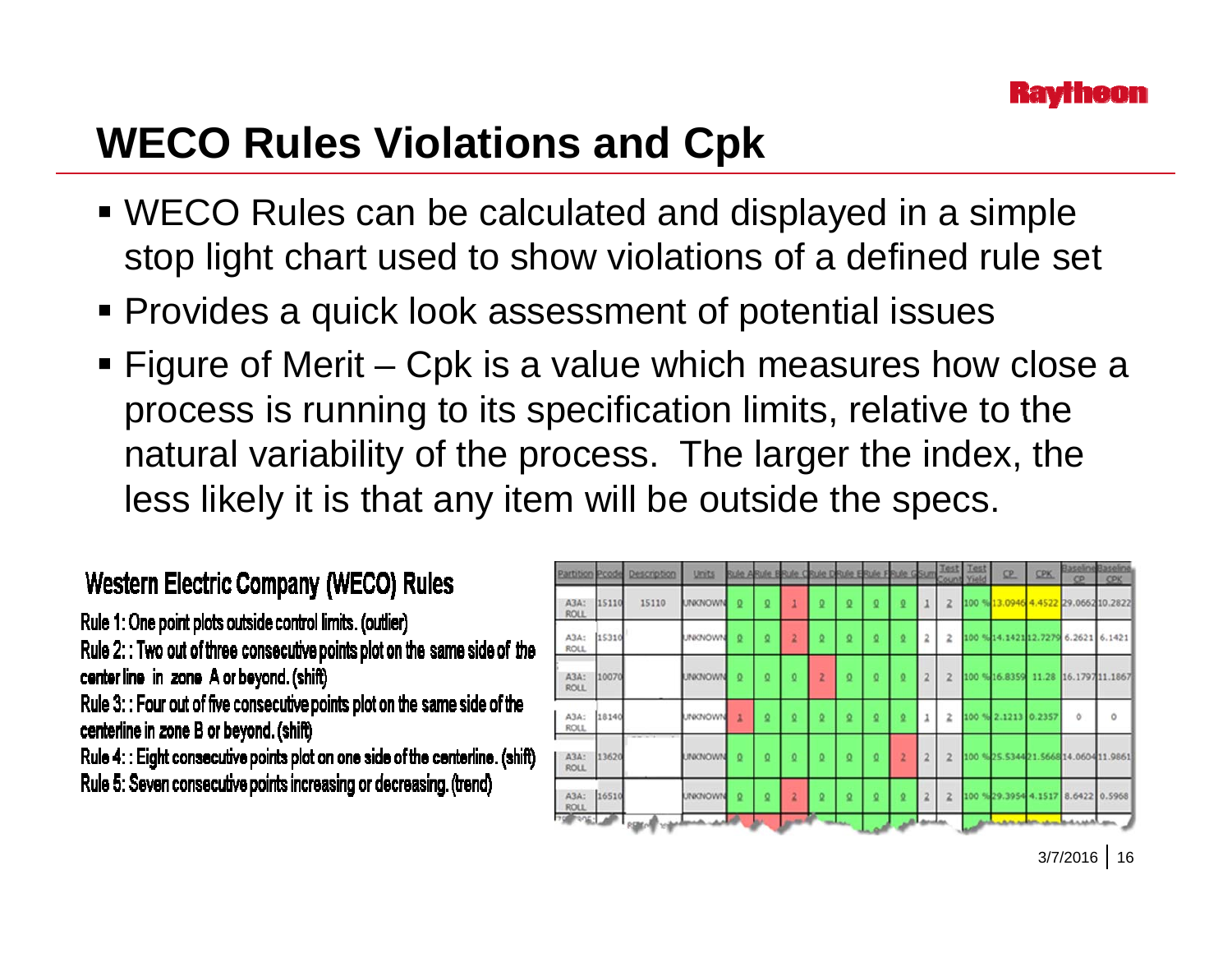# **Statistical Process Control (Flight Test)**

- Application of SPC principles to Flight Test data benefits
	- Looks at all telemetry variable parameters over history
	- Highlights potential issues (automatic versus manual comparison of data  $\,$ parameters) again includes historical data
	- Helps point the analyst to what to look at
	- Analyst doesn't need to be an ICD expert of the particular parameter and what to look for.
	- The tools do the work for you

#### **SPC provides <sup>a</sup> quick look of system margins and simplifies the data deep dive for the analyst**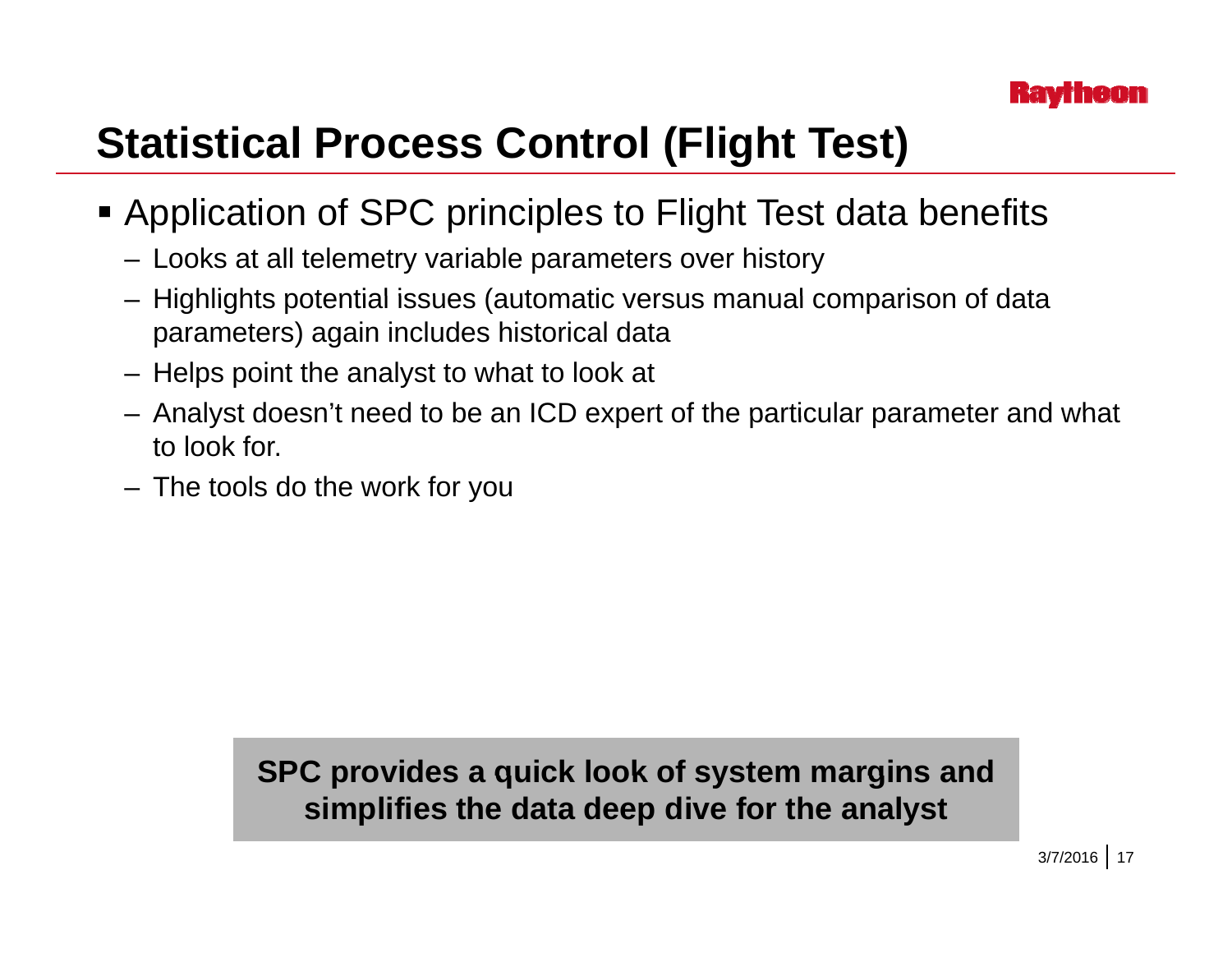## **Summary**

- What is the solution to improve how we accurately process and evaluate enormous amounts data and get more out our data?
	- Application of simple Pass/Fail criteria with automated tools
		- Provides quick look pass/fail
		- With addition of guard limits can draw attention to potential data anomalies
	- Application of basic SPC tools to look at historical data to assess trends or "out of family" anomalies before they become a potential failure (good assessment of design margin)
- A secondary benefit for automated Pass/Fail analysis tools and application of SPC to flight test data is it provides some level of independency from requiring subject mater experts (SMEs) or knowledgeable analyst to evaluate the data.